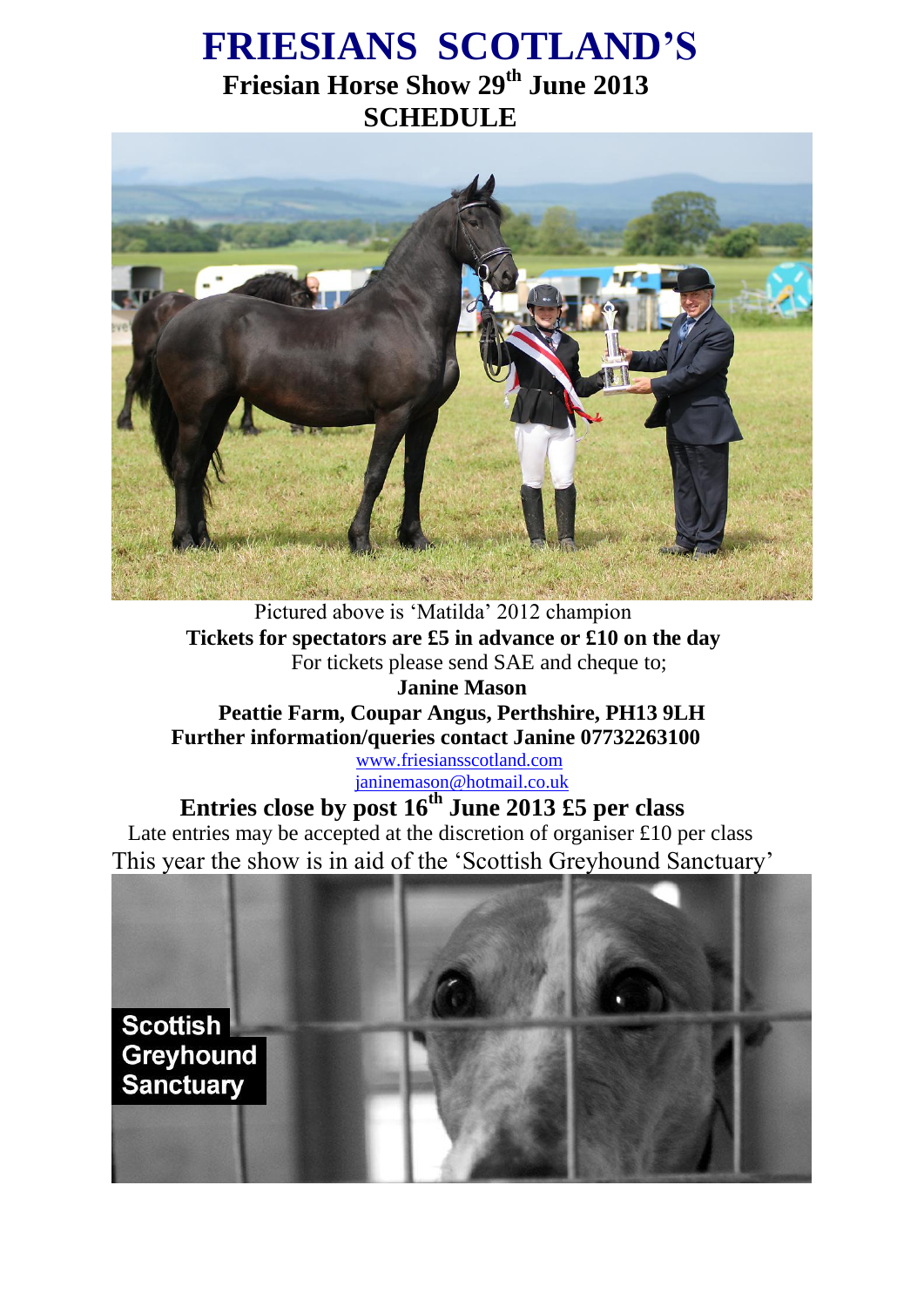# **Classes start 9am Judge: Mr Richard Lanni**

## **Class 1 In hand mares**

Open to mares of 4 years and above Sponsored by Strathtay Potato Company – [www.strathtaypotatocompany.co.uk](http://www.strathtaypotatocompany.co.uk/)

## **Class 2 In hand Geldings**

Open to geldings 4 years and above Sponsored by Parkside Veterinary Group – [www.parksidevets.com](http://www.parksidevets.com/)

## **Class 3 In hand stallion**

Open to purebred stallions 4 years and above (if insufficient entries in this class we reserve the right to amalgamate classes 2&3) Sponsored by Ballathie House Hotel – [www.ballathiehousehotel.com](http://www.ballathiehousehotel.com/)

## **Class 4 In hand youngster**

Open to all purebred youngsters 1-3 years old Sponsored by Jumpcross – [www.jumpcross.com](http://www.jumpcross.com/)

## **Judge TBC**

## **Class 5 In hand formerly of Friesians Scotland**

Open to any age, any sex of Friesian horse who has been previously owned by Friesians Scotland

## **Class 6 In hand 'Best mane and Tail'**

Open to any age and any sex of horse. Horses ages will also be taken in to consideration in the judging of this class so youngsters are also in good standing for placings.

Sponsored by F.E.P Heatcare – [www.fepheatcare.com](http://www.fepheatcare.com/)

## **\*\*\*Presentation of mares with foals at foot\*\*\*\***

**\*\*\*\*\*\*\*\*\*\*\*\*\*\***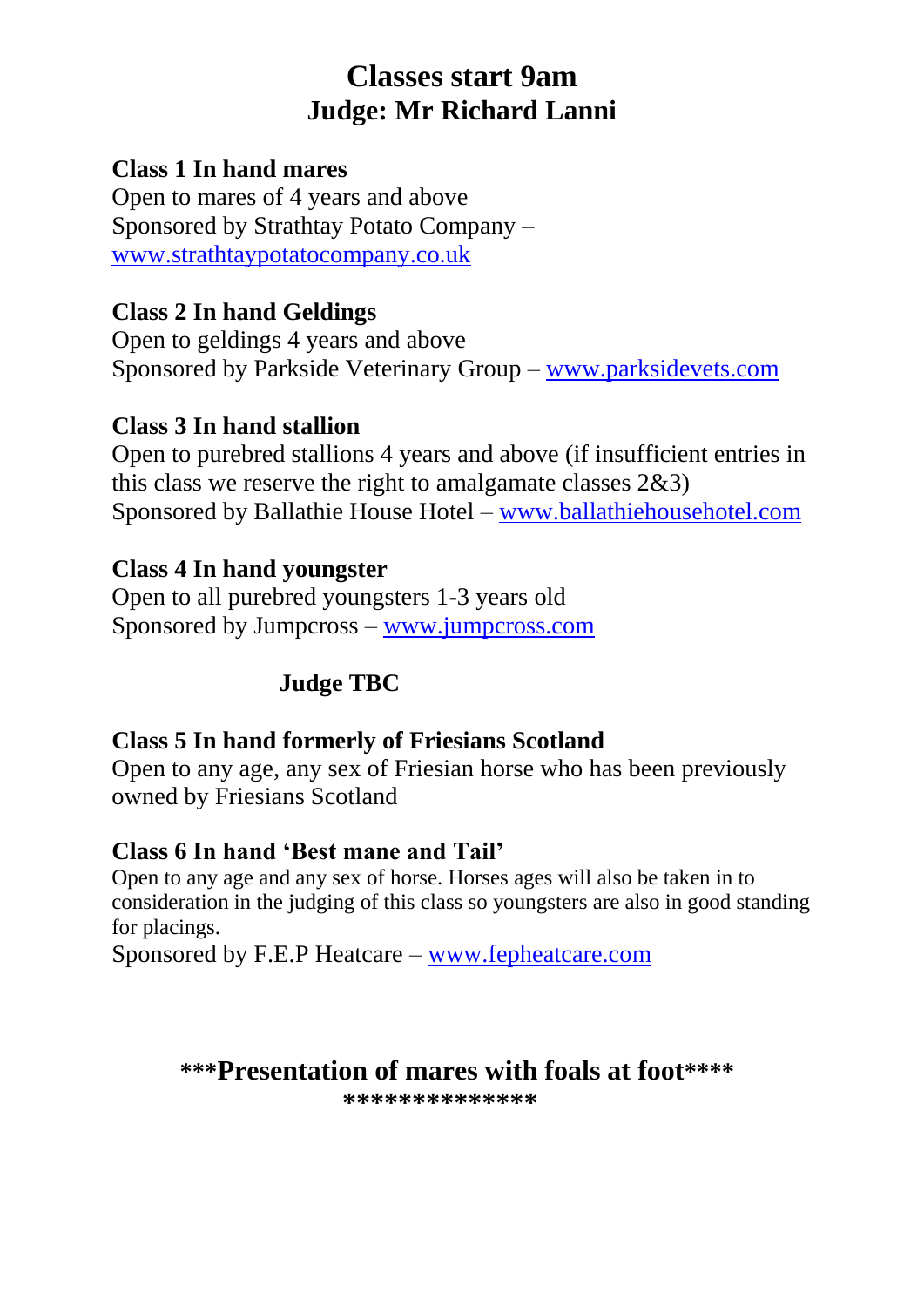# **Judge Mr Richard Lanni**

## **Class 7 Open Driving**

Open to mares/geldings/stallions pure and part-bred Friesians in any combination, single, pair or multiple and to any type of vehicle, sound and safe for driving on the road. Turnouts will be checked prior to the class to ensure they are safely harnessed up and safe to compete. Sponsored by T Dobson and sons Ltd – Fresh food distribution centre, Preston,PR2 9ZB – tel: 01772567400

#### **\*\*\*Demonstration of Friesian movement\*\*\***

**\*\*\*\*\*\*\*\*\*\*\***

# **Judge: Mrs Julia Catling**

#### **Class 8 Novice Ridden**

Open to novice horse and or novice rider, this class will be judged in walk and trot only so is ideal for those who are new to showing and those who have a young or inexperienced horse. Sponsored by – Grigor Exports - [www.grigorexports.com](http://www.grigorexports.com/)

#### **Class 9 Ridden Horse**

Open to mares and geldings 4 years and above Sponsored by Enverdale Gym - [www.enverdale-fitness.co.uk](http://www.enverdale-fitness.co.uk/)

#### **Class 10 Ridden Stallion**

Open to stallions 4 years and above

#### **Class 11 Riding Club horse**

Open to all horses over 4 years old, will be judged on suitability to take part in all riding club activities. Competitors will be required to go over one small jump.

Sponsored by Burrelton Park Inn – [www.burreltonpark.co.uk](http://www.burreltonpark.co.uk/)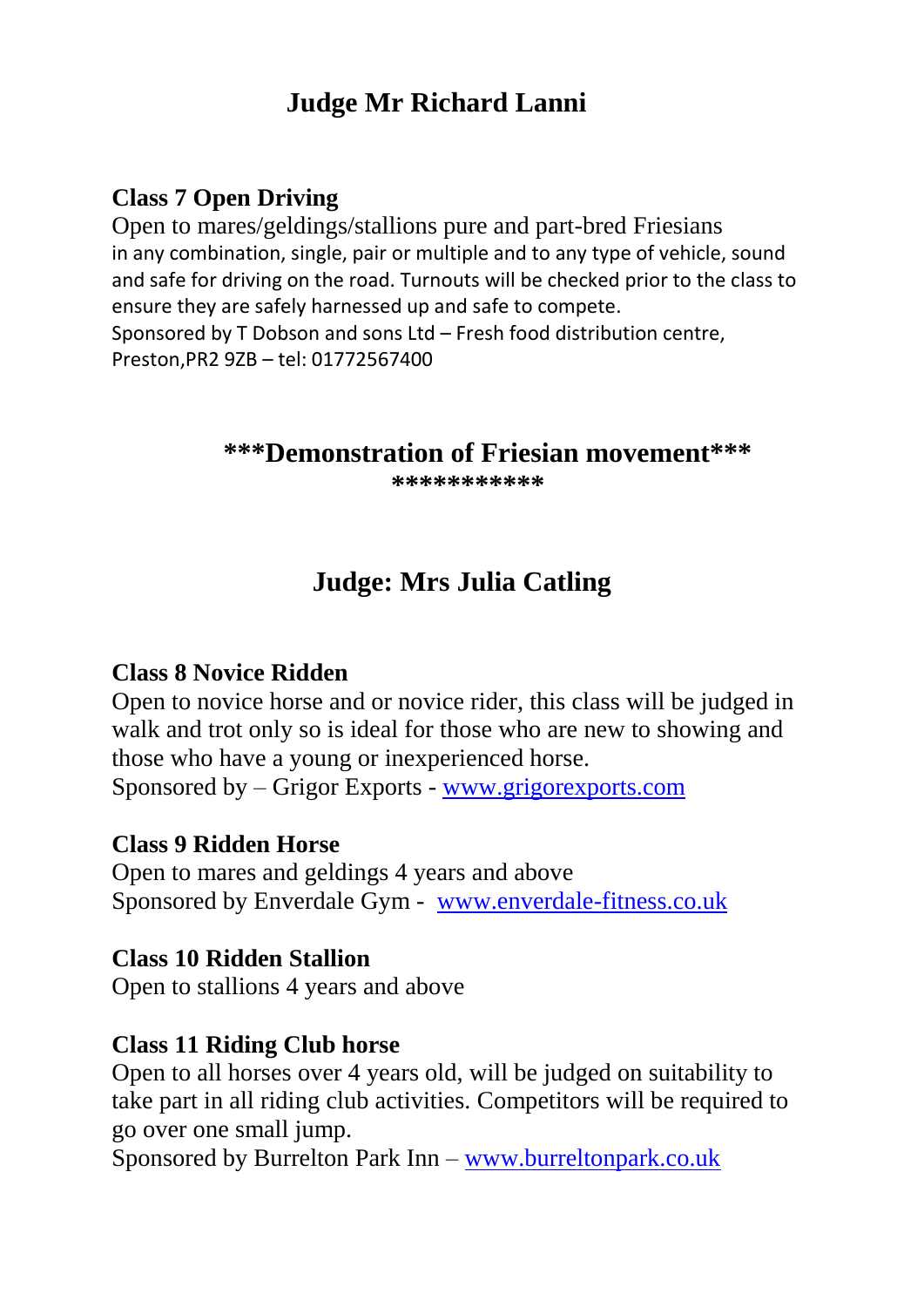## **Class 12 Fastest trot**

This class will be a measured distance for each horse to trot, any horse who breaks into canter is disqualified. Sponsored by Karen McGilvray Massage & Spa Therapies – [www.karenmcgilvray.co.uk](http://www.karenmcgilvray.co.uk/)

## **\*\*\*Ridden Display\*\*\*\***

 **\*\*\*\*\***

## **CHAMPIONSHIP**

This class is open to those who have been placed  $1<sup>st</sup>$  and  $2<sup>nd</sup>$  in all classes with the exemption of classes 6, 12 and 13 Sponsored by Eric Gillie Ltd (horse transport) – [www.ericgillie.co.uk](http://www.ericgillie.co.uk/)

# **Judge:TBC**

## **Class 13 Period Costume**

A fun end to the day and chance to get yourselves and horses dressed up. Open to any horse and rider/handler combination. Lords, ladies, Knights etc all invited. You will only be expected to walk in this class due to potential costumes flapping or wigs falling off etc. Sponsored by Hermiston Motors – [www.hermistonmotor.co.uk](http://www.hermistonmotor.co.uk/)

\*Official photographer will be Robert Kilpatrik – [www.robkil.co.uk](http://www.robkil.co.uk/)

There will be tack stalls, art, SGS (with dogs), refreshments including bar etc

Limited number of stables available from Friday afternoon- Sunday afternoon £45.00 per horse contact Janine to book a stable, booking taken on a first come first served basis.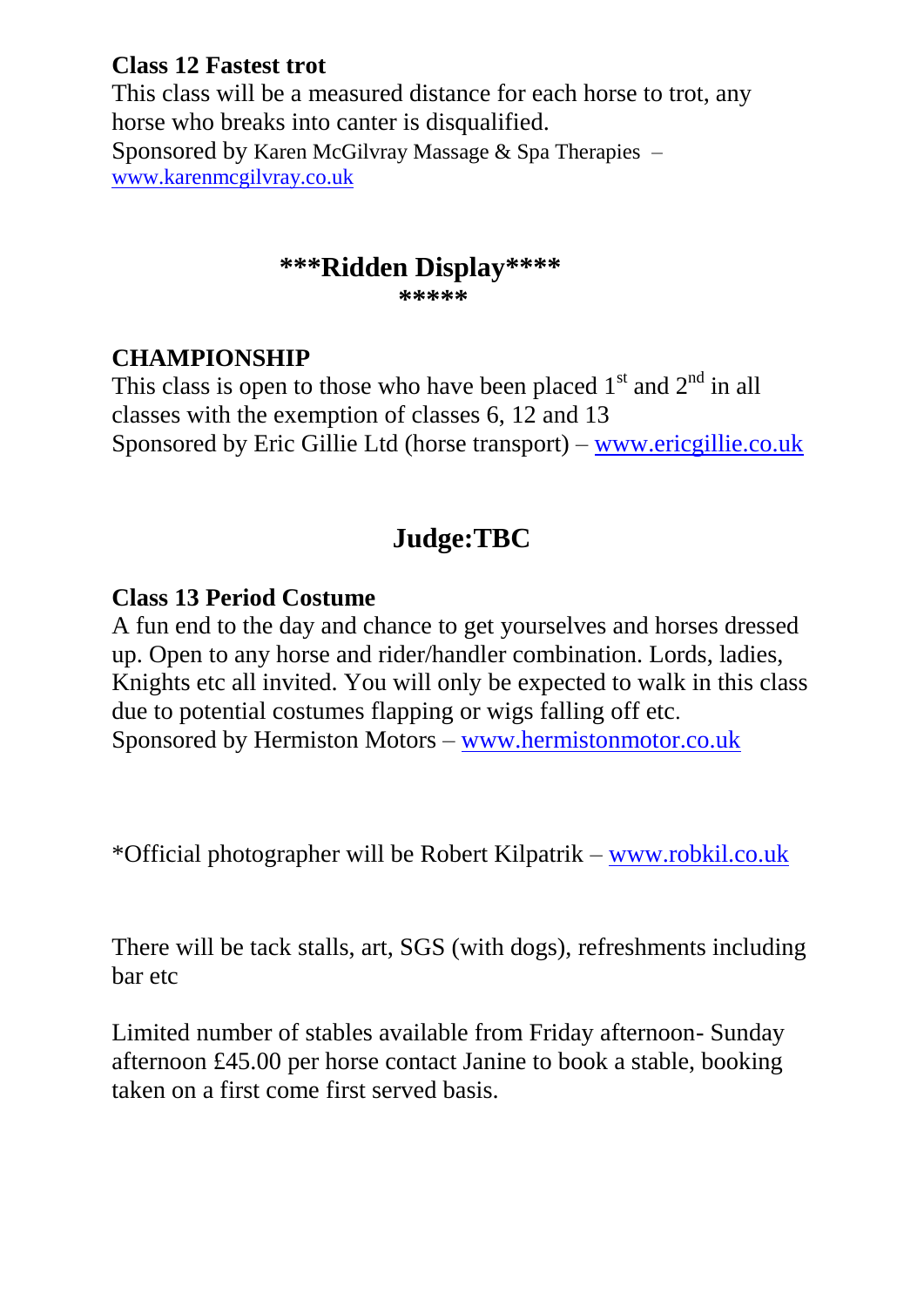# **RULES AND REGULATIONS**

#### ALL EXHIBITORS ARE ASSUMED TO HAVE READ THESE CONDITIONS AND HEREBY AGREE TO ABIDE BY THEM!

• BSI Kitemark hats (PAS 015, BSEN 1384, ASTM F1163, SNELL E2001) with secure chinstraps must be worn at all times when riding, with the Exemption of class 13 at your own risk! Whips must not exceed 30'' long

• Late entries may be accepted at £10.00 per entry and only post entries which arrive before the closing date will be accepted at £5.00 per entry.

• The judge's decision is final in matters of appeal or complaint by competitors.

 The organisers reserve the right to cancel or amalgamate classes in the event of insufficient numbers. Refunds will be given for cancelled entries if this is the case.

• Objections must be lodged in writing to the organiser within no more than one hour of an incident. A deposit of £30 must be paid; this will be forfeited if the complaint is overruled. The decision of the organiser is final.

• All dogs must be kept on leads at all times. The owner will be fined  $£20$ for immediate payment when any dog is found running loose anywhere on the showground.

 Exhibitors must ensure that horses / ponies are kept under control at all times. Please give stallions and colts plenty of room.

It is a requirement that all exhibitors have public liability insurance.

#### PLEASE KEEP THE PARKING AREA TIDY AND TAKE ALL LITTER HOME WITH YOU OR PUT IT IN A BIN. THANK YOU!

#### **Indemnification**

The organisers will exercise all reasonable care and attention for the safety of all exhibits and exhibitors, but will not be responsible for the entire or partial loss or damage to the same, to any person or property, whether through accident or otherwise, or through any act of omission of themselves, servants or other persons from any other cause. It is a condition of entry that all exhibitors hold the organisers (Friesians Scotland) blameless and will indemnify them against legal proceedings and compensation for damages in connection with any such accident or loss or damage.